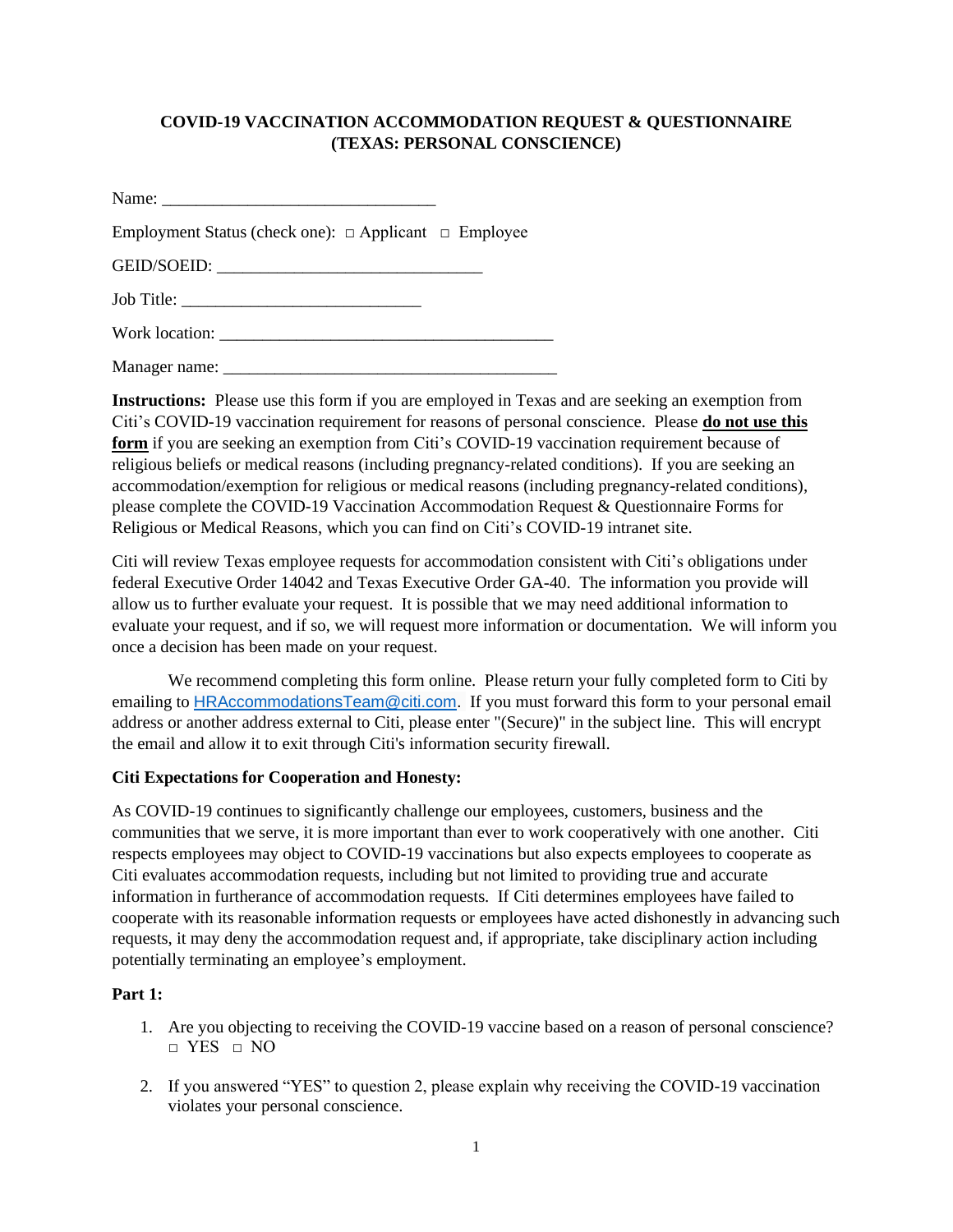**Part 2: Assessing Your Ability to Participate in COVID-19 Testing, Masking and Other COVID-19 Safety Protocols.** Even if the reasons for your objection to COVID-19 vaccination are covered under Texas Executive Order GA-40, Citi must evaluate whether you can comply with other COVID-19 safety protocols. The following questions are designed to help Citi anticipate and assess those considerations.

- 3. **COVID-19 Testing:** If you are granted an accommodation from vaccination, are you able to engage in nasal swab COVID-19 testing three times or more times per week?  $\Box$  YES  $\Box$  NO If you answered, "YES," proceed to question 4 and do not answer questions  $3(a)$  to  $3(g)$ . If you answered, "NO," please answer questions  $3(a)$  to  $3(g)$  (checking "NOT APPLICABLE" for questions focused on religious objections if your objection is not based on religion) to enable us to assess the potential conflict with COVID-19 testing and/or your willingness to participate in testing:
	- a. Please check the box(es) describing the reason you are unable to participate in nasal swab COVID-19 testing three or more times per week and explain further in the space below why the reasons you have noted prevent you from participating in such testing:  $\Box$ Religious □ Philosophical □ Medical □ Other **If you check "Medical," do not disclose the medical reason on this form.** If you check "Religious," please confirm the religious belief, practice, or observance or conviction that conflicts with COVID-19 testing.

b. Have you been participated in testing or medical procedures previously that penetrate your nasal passage, including prior COVID-19 tests?  $\Box$  YES  $\Box$  NO If you answered, "YES," please describe why you then are unable to participate in COVID-19 testing.

c. Would receiving a COVID-19 test that requires a nasal swab interfere with your ability to practice your religion?  $\Box$  YES  $\Box$  NO If you answered, "YES," please explain.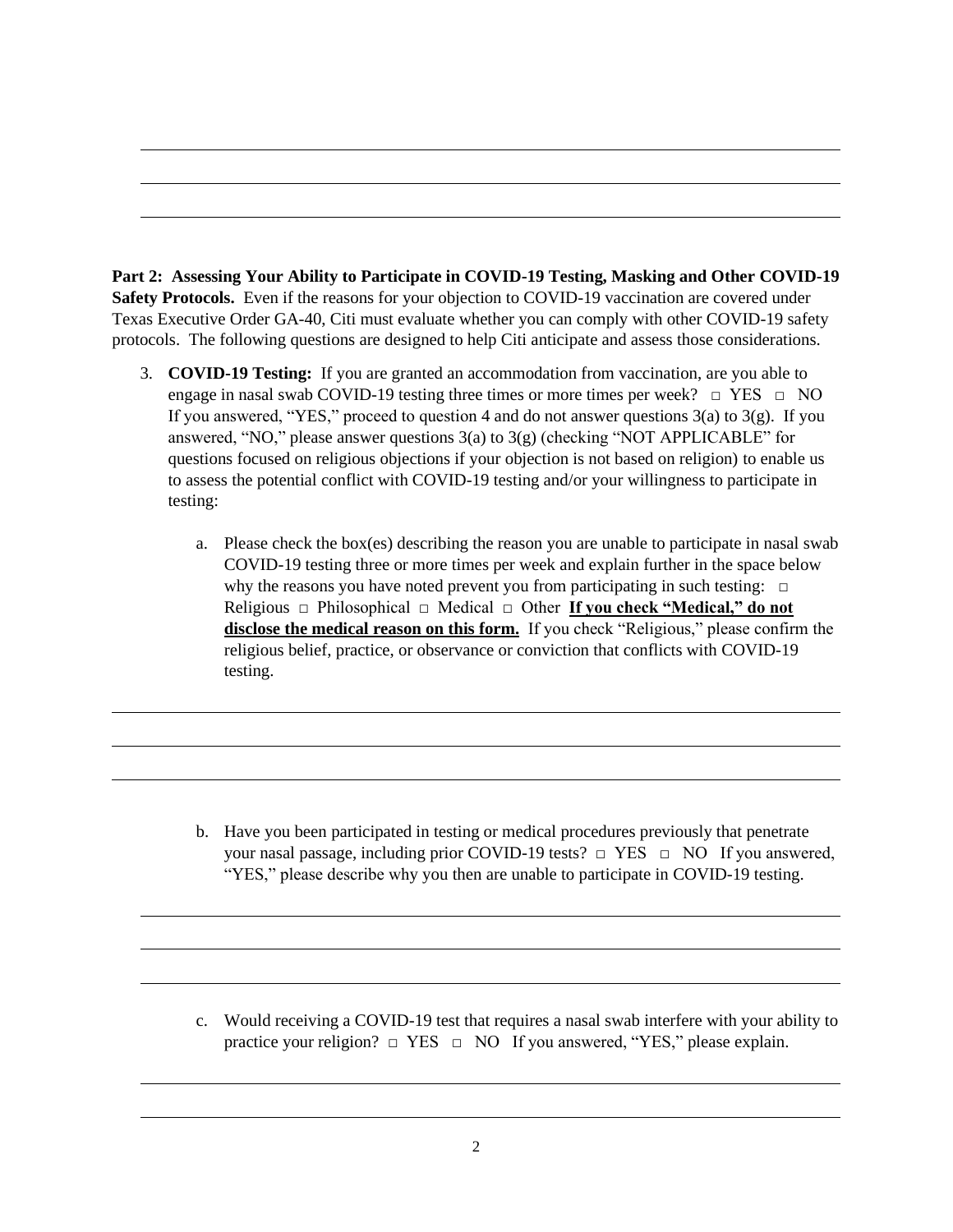- d. If your objection to participating in COVID-19 testing is based on your religious beliefs, does your religion, religious belief, practice or conviction permit you to submit to COVID-19 testing which does not require a nasal swab or penetration of the nasal cavity?  $\Box$  YES  $\Box$  NO  $\Box$  NOT APPLICABLE If you answered, "YES," please explain why you then are unable to participate in COVID-19 testing. If you answered, "NO," please explain why the religious belief, practice or conviction prevents you doing so.
- e. If your objection to participating in COVID-19 testing is based on your religious beliefs, are you aware of any COVID-19 tests that you could undergo consistent with your religion, religious belief, practice or conviction?  $\Box$  YES  $\Box$  NO  $\Box$  NOT APPLICABLE If you answered, "YES," please identify the COVID-19 tests you could undergo.

f. If your objection to participating in COVID-19 testing is based on your religious beliefs, does your religious belief, practice, conviction or observance affect other aspects of your life, such as if it prevents you from delivering self-healthcare such as ear, mouth or teeth hygiene? □ YES □ NO □ NOT APPLICABLE If you answered, "YES," please explain the aspects of your life that are impacted.

g. Please describe any specific workplace changes you might seek, request or recommend if you do not participate fully in COVID-19 testing, which you believe would help balance the safety of Citi Employees.

 $\overline{\phantom{a}}$ 

4. **Masking:** If you are granted an accommodation from vaccination, are you able to wear a mask while engaged in work at a Citi site?  $\Box$  YES  $\Box$  NO If you answered, "YES," proceed to question 5 and do not answer questions  $4(a)$  and  $4(b)$ . If you answered, "NO," to enable us to

 $\overline{\phantom{a}}$